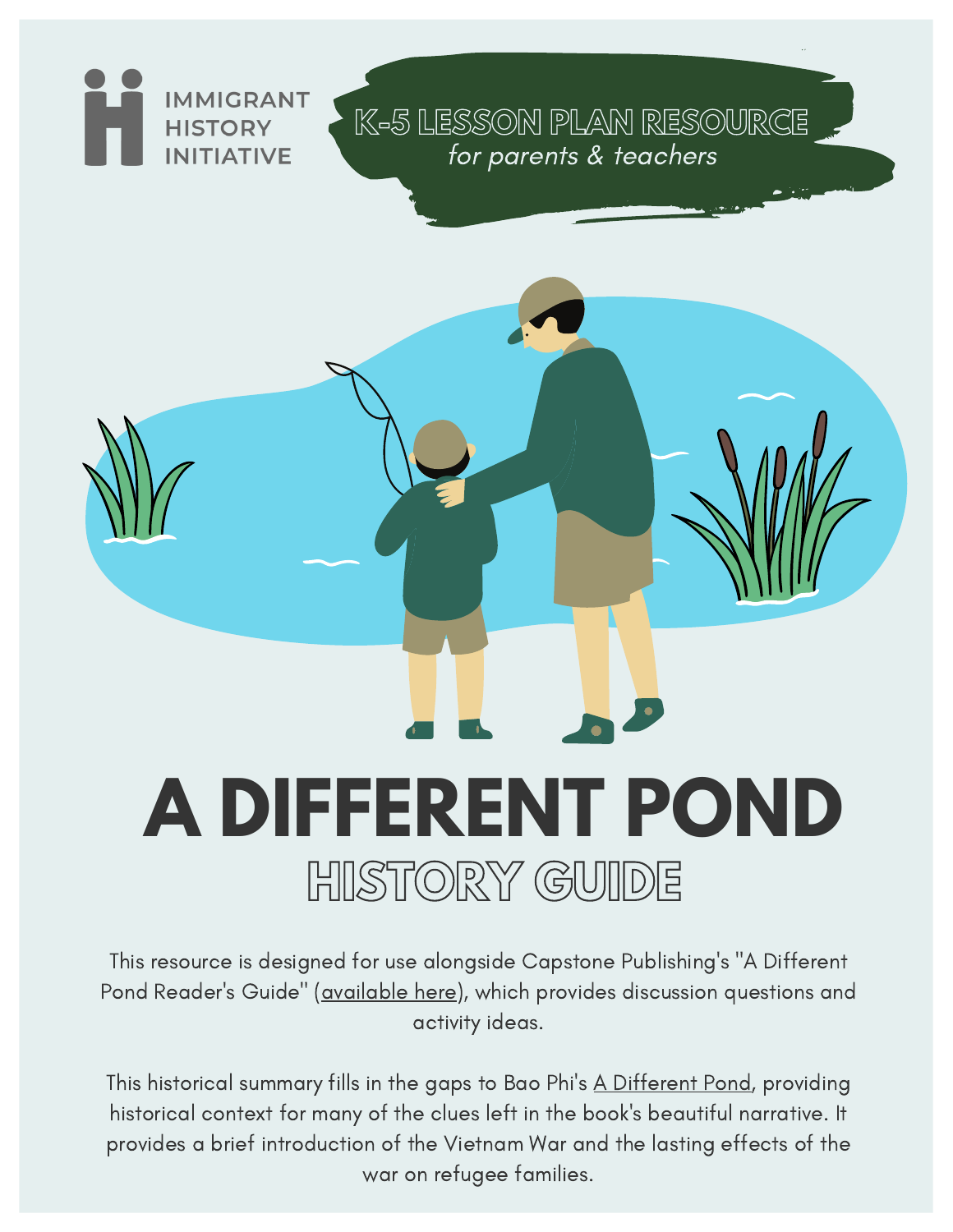## **WHAT WAR CAUSED THE FAMILY IN A DIFFERENT POND TO LEAVE VIETNAM?**

The Vietnam War, also known as the "Resistance War against Americans" amongst the Vietnamese, lasted from the 1950s to the 1970s and affected many countries in Southeast Asia. Millions of people died during the war, and millions more became refugees who needed to flee the war-torn region. Refugees are people who are forced to leave their home due to disasters, such as a war or earthquake, or due to violence and unfair treatment.

## **WHY TEACH ABOUT WAR TO CHILDREN?**

#### **WAR IS PART OF THE STORY.**

It is impossible to fully understand A Different Pond without understanding the family as refugees created by the war in Vietnam. We cannot fully answer the "why" about many parts of the story without discussing the war, such as what happened to the father's brother, why the family is impoverished, and why the family left Vietnam at all.

#### **CHILDREN CAN FEEL THE EFFECTS OF TRAUMA.**

From a young age, babies and children can notice and feel the effects of trauma, whether caused by war or by other hardship. We can equip our children to better cope with such experiences by deliberately and thoughtfully discussing difficult concepts together.

#### **LEARNING HISTORY CAN HELP US CREATE A BRIGHTER, MORE EMPATHETIC, AND PEACEFUL FUTURE.**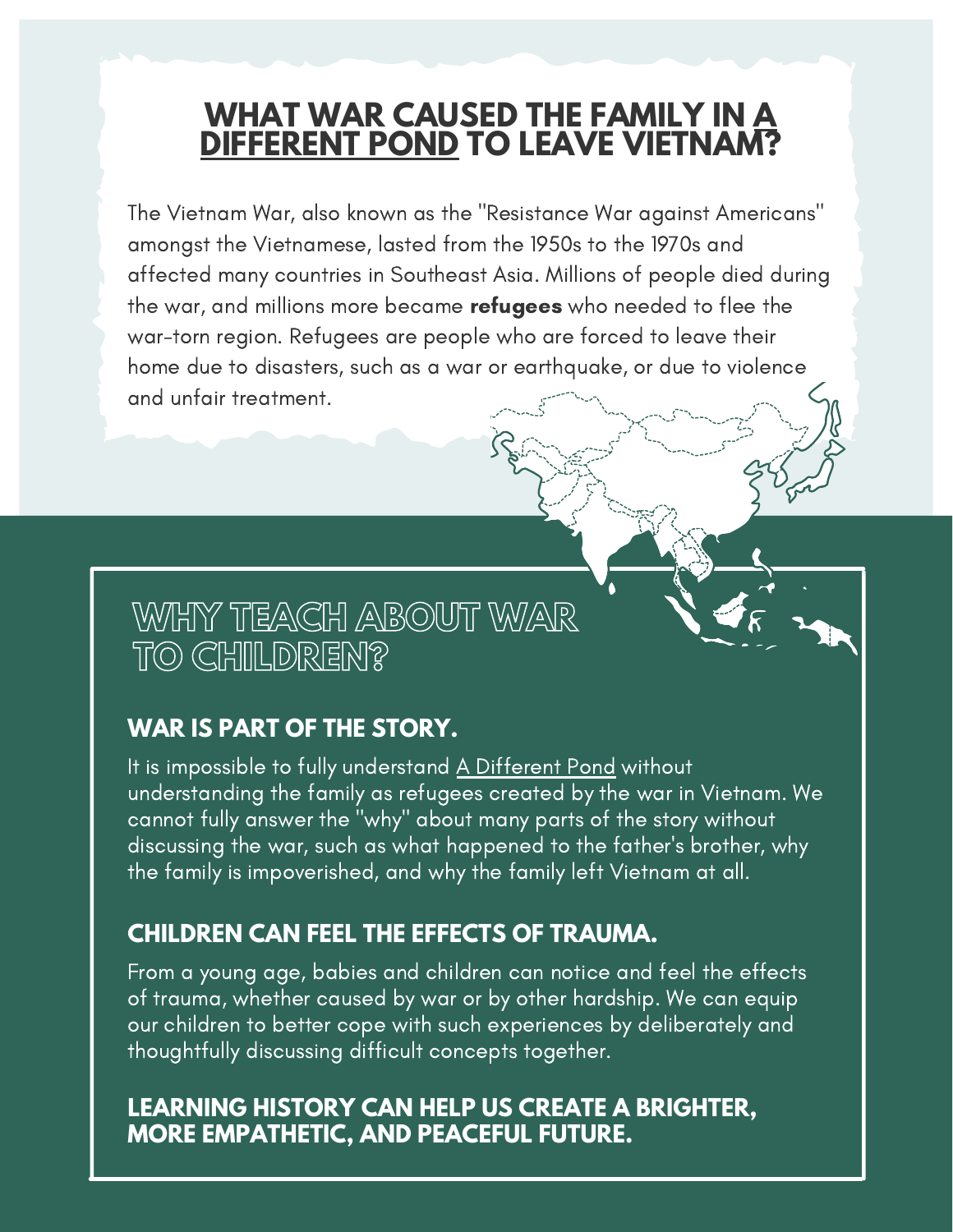# **WHAT LED TO THE WAR IN VIETNAM?**

In the mid-1800s, France colonized Vietnam. A country colonizes another country when it sends people to live there and take control over the government. However, after World War II, Vietnam was able to gain independence in 1945. After becoming independent, it established a communist government.

Communism is a form of government where property is owned by the state, emphasizing equal distribution of resources amongst citizens. America is a **capitalist** country. **Capitalism** is a system where private organizations and individuals own their own property. Resources are not equally divided, and economic activity is driven by competition.

Communist and capitalist countries began to compete for political power globally. As a result, the United States hoped to keep Southeast Asian countries from becoming communist. When a competing democratic government was set up in South Vietnam, the U.S. decided to support South Vietnam against the communist North Vietnam regime.



# **WHAT DOES MONEY HAVE TO DO WITH IT?**

U.S. involvement in Southeast Asia was not only political. The region had rich economic resources, including rubber, tin, oil, and others. The U.S. government feared that if relations broke down with Vietnam because it was communist, it might lost access to these important natural resources.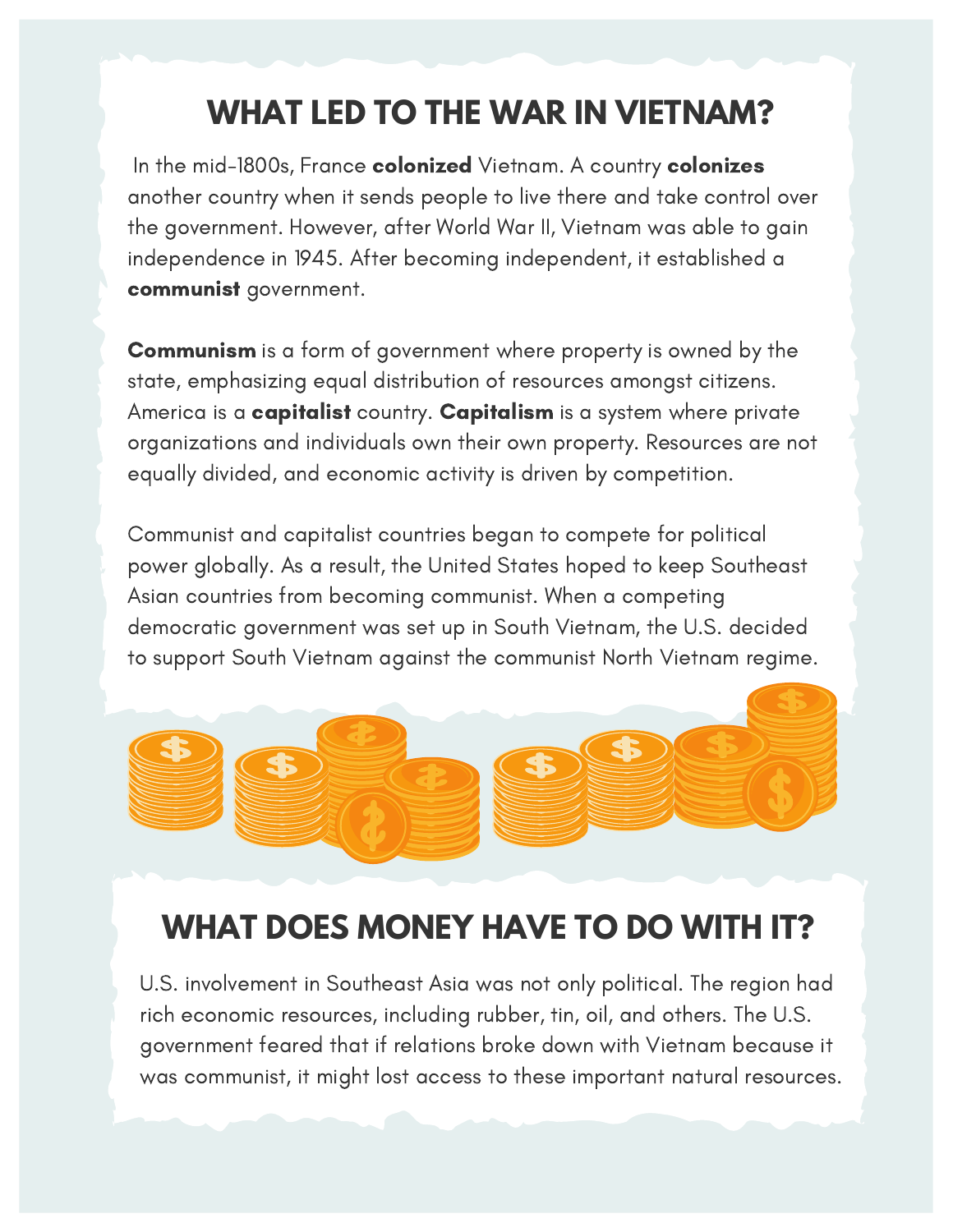# **WHAT HAPPENED DURING THE WAR?**

The war was mainly funded by major political powers, including the U.S. and South Korea for South Vietnam, and China and the Soviet Union for North Vietnam. Outside involvement and support drove the violence to continue for decades, devastating living conditions in Vietnam, and polluting or destroying much of the country's water, air, land and infrastructure.

Because of its proximity to Vietnam and its valuable routes to South Vietnam, Laos and Cambodia also became battlegrounds during the war. The U.S. secretly launched massive bombing raids in Cambodia and Laos, resulting in huge casualties.

During the war, over three million people died, many of whom were civilians in Southeast Asia. In 1973, the U.S. withdrew its troops due to heavy losses and anti-war sentiment at home. In April 1975, North Vietnam seized control of Saigon ("The Fall of Saigon"), renamed it Ho Chi Minh City, and the country became reunified under communist rule.

### **WHY DID REFUGEES LIKE THE FAMILY IN A DIFFERENT POND FLEE SOUTHEAST ASIA?**

Many individuals and families left Southeast Asia in order to avoid political persecution or flee the devastating effects of the war on the land and infrastructure of Vietnam, Cambodia, and Laos. Political persecution occurs when someone is targeted and hurt because of their political beliefs. For example, South Vietnamese who fought with U.S. troops feared that they may be targeted by the communist government.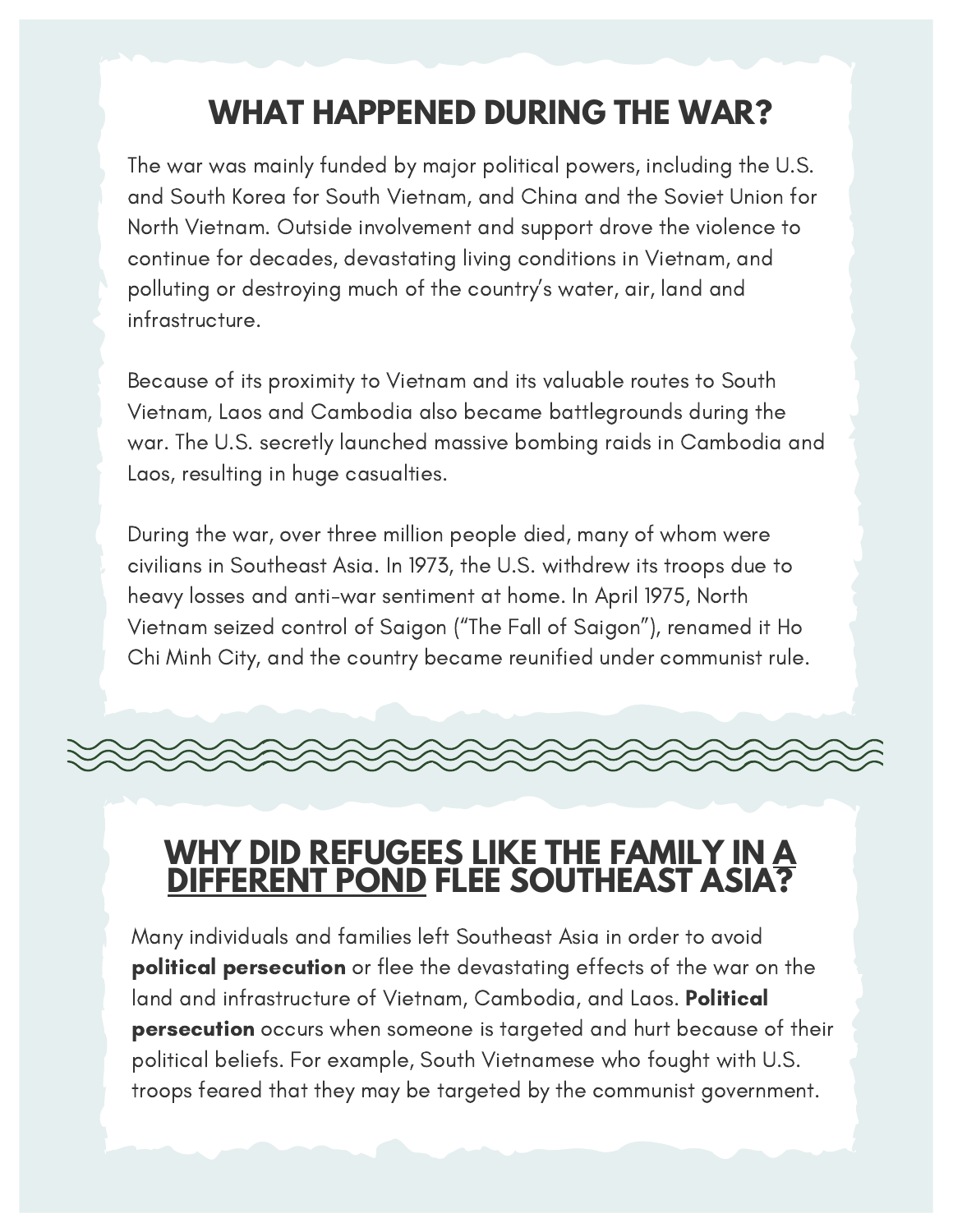### **WHAT HAPPENED TO REFUGEES AFTER THEY LEFT SOUTHEAST ASIA?**

Most people fled the country either by plane or ship. Unfortunately, many people died on these boats before reaching land, including from pirate attacks, drowning, or starvation.

The majority of refugees from Southeast Asia went to the U.S. Some Americans felt guilty about the human toll caused by U.S. involvement in the war, causing the U.S. to take in larger numbers of refugees. However, other Americans were unwelcoming or openly hostile to refugees, with some studies at the time saying more than half of Americans were opposed to accepting refugees. Refugees were often referred to as "boat people" and viewed as an economic burden and a reminder of the war that the Americans lost.

In the U.S., refugee families experienced difficulties in re-settling and adjusting. Many of them came to the U.S. penniless, often becoming stuck in cycles of poverty and forced to work multiple jobs to survive, such as the father in A Different Pond. They also suffered from the effects of trauma, including Post Traumatic Stress Disorder (PTSD). Experiencing long periods of stress and anxiety can have long-lasting impacts on mental and physical health. In A Different Pond, activities like fishing helped the family recover from hardship and form strong bonds together.

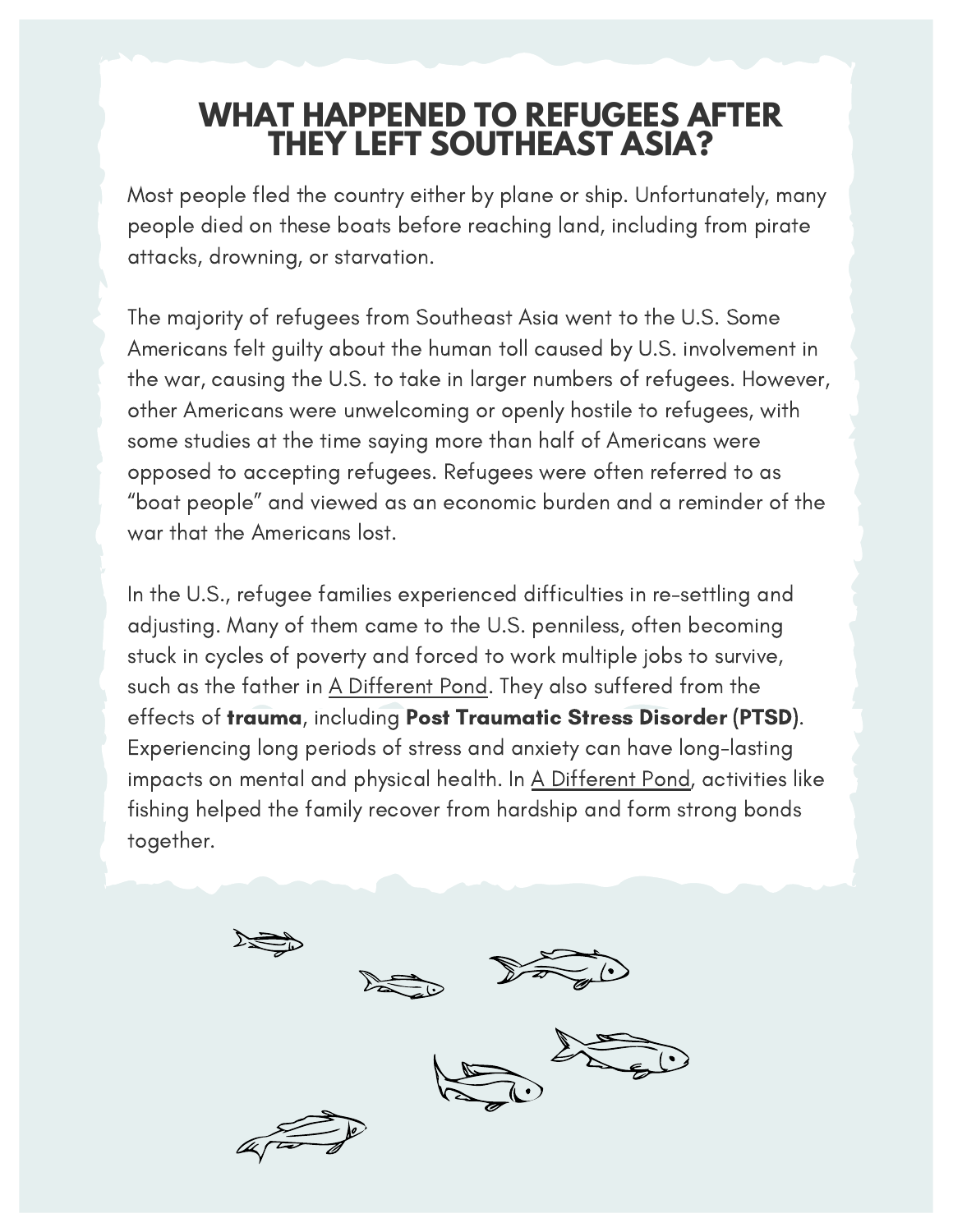## **DISCUSSION QUESTIONS**

What kinds of challenges do you think refugees have to face after moving to a new country? In A Different Pond, the boy's classmates made fun of his father's English. How can we help people **empathize** with the hardships of others?

 $3\overline{)}$ 

5

Is anyone in your family an immigrant? Where did they immigrate from? Have they ever talked about what it was like to adjust to a new country?

When the father takes his son fishing, he briefly mentions that his brother didn't come back from the war. How do you think the war impacted family relationships?

There are still many refugees today, including from countries where the U.S. has fought wars, such as Afghanistan. What similarities do you see between the struggles of Vietnamese refugees and Afghan refugees?

After reading the story, what meaning do you take from the title of the book, " A Different Pond"? What do you think the author wants us to think about, and why do you think the story ends with the boy thinking about "fish in faraway ponds"?